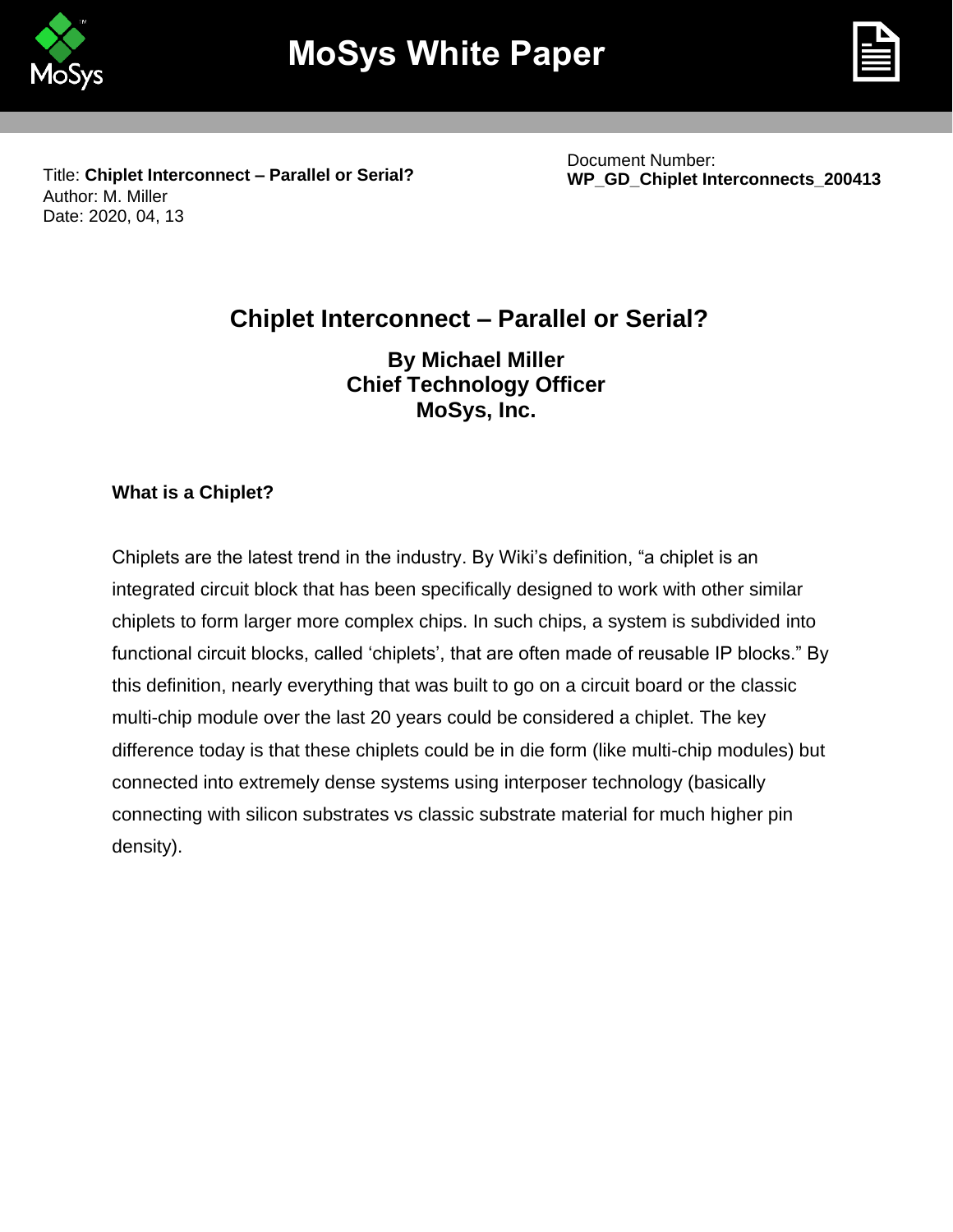

Image source: OCP ODSA

Several critical factors are driving these trends and they are the usual – cost, size and time to market:

- Cost: The cost of IC development is increasing dramatically. This includes the cost to develop (tools, time, complexity), the cost of the materials and the cost of the mask sets. All of these are growing exponentially with current estimates to generate a new IC in excess of \$100M for the latest FinFet technologies and this does not even include the software. For these kind of expenses, significant volume is generally needed to get an acceptable return on the investment.
- Size: Size can affect the decision in several ways. First, as the chip gets larger, yields drop exponentially, so costs go up. Second, there is a desire to fit more in the same size package – generally 2-4x more performance in same footprint. Chiplets can break the die into higher yielding parts, will allow small footprints and will allow heterogeneous technologies to be packed close together.
- Time to market: Recreating mixed signal capabilities in each node is incredibly time consuming, expensive and risky. Chiplets allow for connection of heterogeneous technologies. In addition, instead of creating many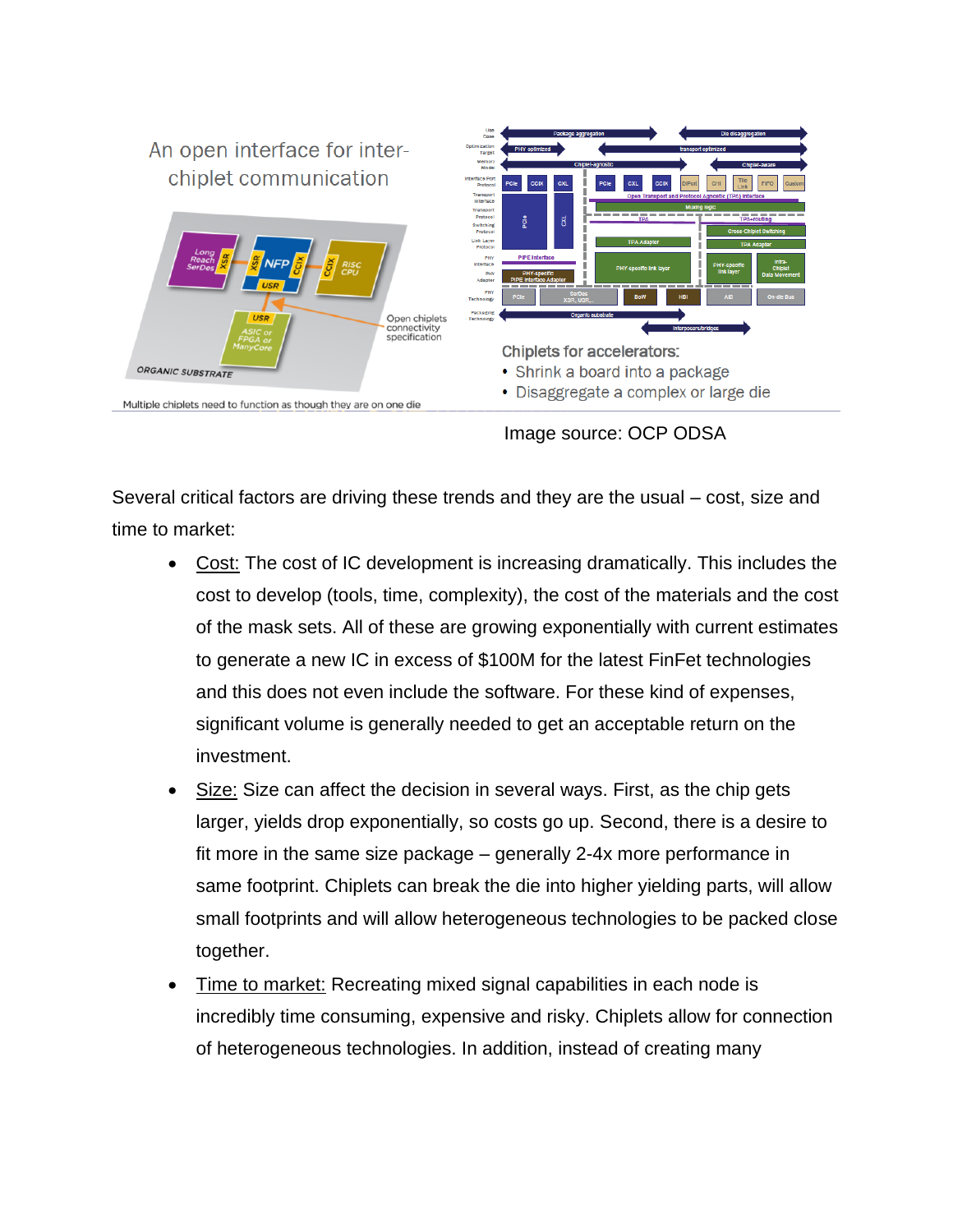individual designs of different sizes, chiplets may allow for multiple sizes, and versions of a technology without having to design another piece of silicon.

Note that the other usual critical attribute is power but any I/O increase generally has a negative impact on power, thus power becomes a trade-off for chiplets.

## **Industry Efforts to Standardize**

The industry is keenly interested in chiplets and government and industry bodies have been initiated to create solutions: DARPA created a program called CHIPS and an industry group called ODSA (Open Domain-Specific Architecture) which is now under the OCP (Open Compute Project) umbrella is working to establish industry standards and an ecosystem for chiplets. For more information on these standards you can check out the following direct links: [DARPA CHIPS](https://www.darpa.mil/program/common-heterogeneous-integration-and-ip-reuse-strategies) program and [ODSA.](https://www.opencompute.org/wiki/Server/ODSA#Project_Leadership)

The list of companies using the technologies is large and growing. Different forms of chiplet technology have been used in Field Programmable Gate Arrays or FPGAs, compute technology and networking for connecting memory and/or other heterogeneous elements and by networking companies building massive switch matrix implementations. The challenge is that most of these examples have been connecting technologies built and controlled by a single company. This is quite limiting relative to development time, cost and flexibility. It also requires highly vertical integration and scale.

The most visible example of a high pin count, interposer chiplet concept from an industry perspective is HBM or High Bandwidth memory. This stacked DRAM technology is built by multiple memory vendors and is connected to industry devices through a standard high pin count parallel interface. The development of this technology was driven by memory bandwidth, memory size and footprint in server/compute applications but it has seen expanded application areas. Interfaces leveraging HBM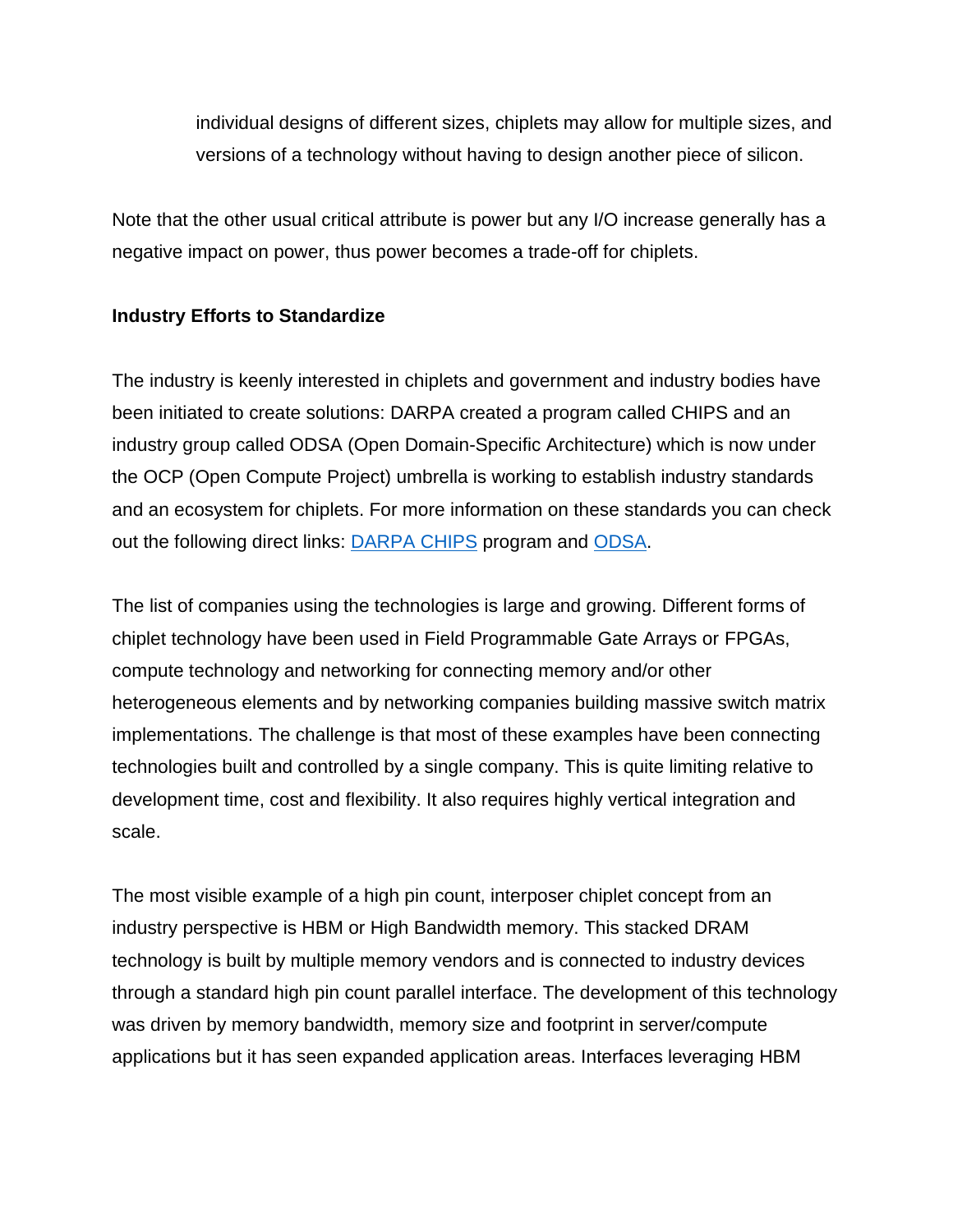type interfaces have been the primary focus for the parallel options for chiplet interconnect.

## **Key Decision for Chiplets is the Interconnect**

The key decision regarding chiplets is the interconnect or I/O. There are two basic options available – serial or parallel. Fundamentally, think of this as narrow and fast (fewer lanes running at high data rates) or wide and slower (100s or 1000s of lanes running at slower rates). To put this in perspective, MoSys **Bandwdith Engine** family of serial memories have a SerDes interface that is 16 lanes (64 total pins) of differential I/O that run at up to 28Gbps (800Gbps of I/O). An alternative to that same bandwidth would be a parallel interface that would require 800 lanes (800 pins) of parallel I/O running at 1GHz per pin to deliver the same bandwidth. While latest interposer solutions have made huge pin counts feasible, that is still a lot of pins. Each interconnect methodology has its trade-offs. When selecting interconnect, one size does not fit all. We will explore this in more detail below.

## **Parallel Chiplet Interconnect**

Parallel busses such as the High Bandwidth Interconnect used in the High Bandwidth Memory deliver high bandwidth, low latency and relatively low IO power. In general, the parallel interface will deliver the highest bandwidth and lowest latency at the lowest power. Prior to interposer technology, the parallel interface was just too wide, making chip sizes large and high bandwidth interconnect unfeasible. Interposer technology has provided a solution to this limitation by drastically increasing the pin density between chips. The interface allows for massive pins and bandwidth but creates chip layout constraints and forces "lego block" like form factors where every chip needs to be of fixed aspect ratios and multiples of a fundamental width. This is not the natural way of the world. Just examine any PCB – devices and underlying silicon chips tend to come in all shapes and sizes. Forcing devices to specific sizes just to fit the aspect ratio works against fundamental silicon economics.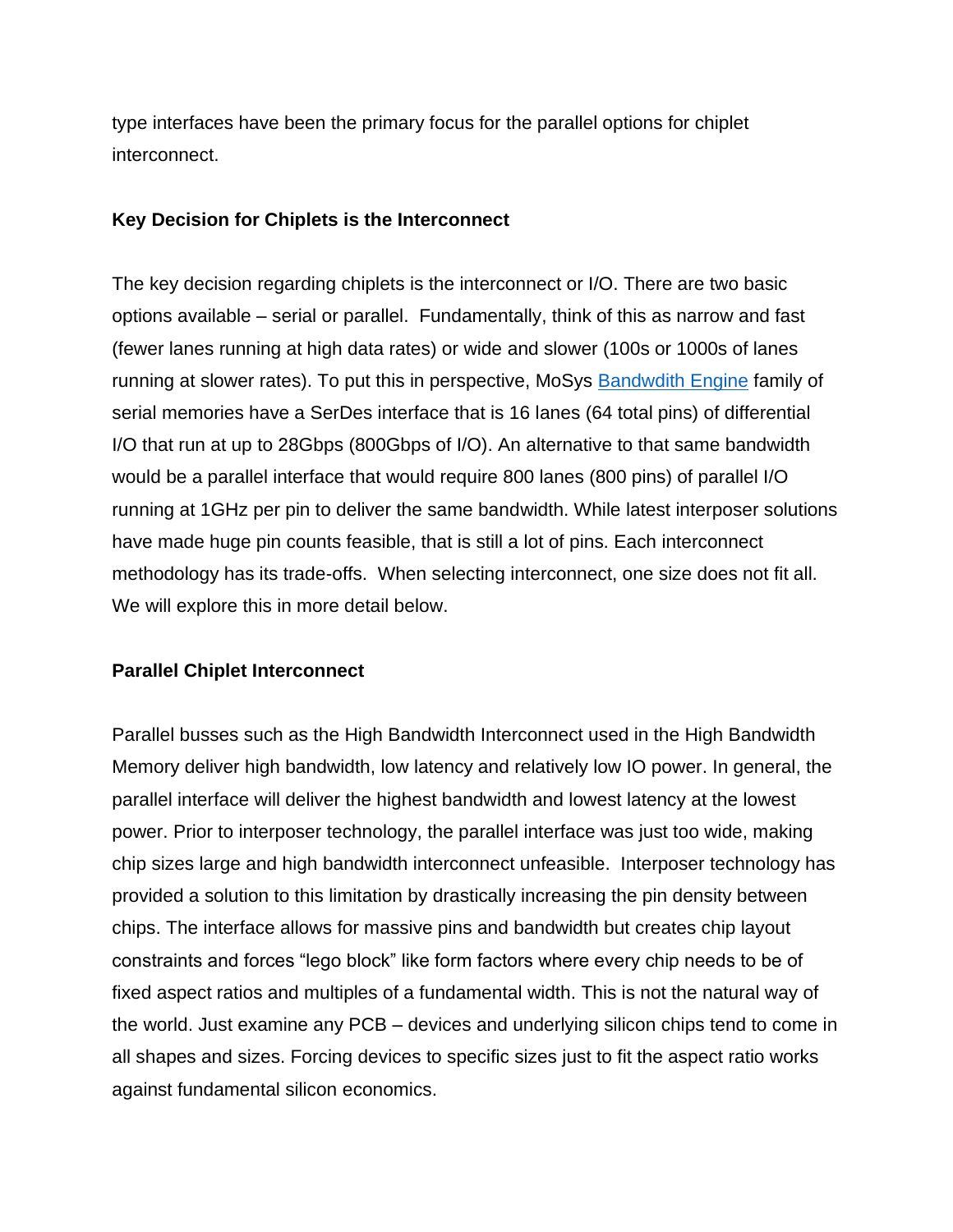In addition, the assembly of these massive parallel interfaces using interposers (IC interconnect substrates) make assembly more expensive and managing power proximity challenging. In the case of HBM, placing a memory whose performance is inversely proportional to temperature right next to a 100-watt processor or ASIC creates thermal challenges. In the end, if power and size are highest priority, parallel connection may be the best alternative.

## **Serial Interconnect**

Serial connections have been used in the industry for decades. These have been used for long reach interfaces across the network or chip to chip interconnect with protocols such as Interlocken and PCIe across PCB boards. The interfaces are high bandwidth, pin-efficient, proven and extremely flexible. Serial connections can address lots of the proximity problems of parallel interfaces such as: chip offsets, routing around comers, pitch mismatch and differing chip aspect ratios. The lower power Very Short Reach (VSR), USR (Ultra Short Reach) or Extra Short Reach (XSR) chip to chip interfaces allow for low cost connectivity across a standard substrate and flexibility to separate devices across a standard substrate for convenient placement.

The typical drawbacks brought up for serial interfaces are power and latency. The power of high-speed serial interfaces are generally higher than single ended parallel connections. Added latency comes from the fundamental serialization and deserialization that is required with the high-speed interfaces and from the serial protocol used.

## **Serial Connections Provide a Viable and Proven Chiplet Interconnect**

While the parallel interface is garnering much attention for chiplet interconnect due to the proliferation of HBM with its implied power and latency benefits, serial options should not be disregarded. Many of the trade-offs are not as significant as the myths would suggest.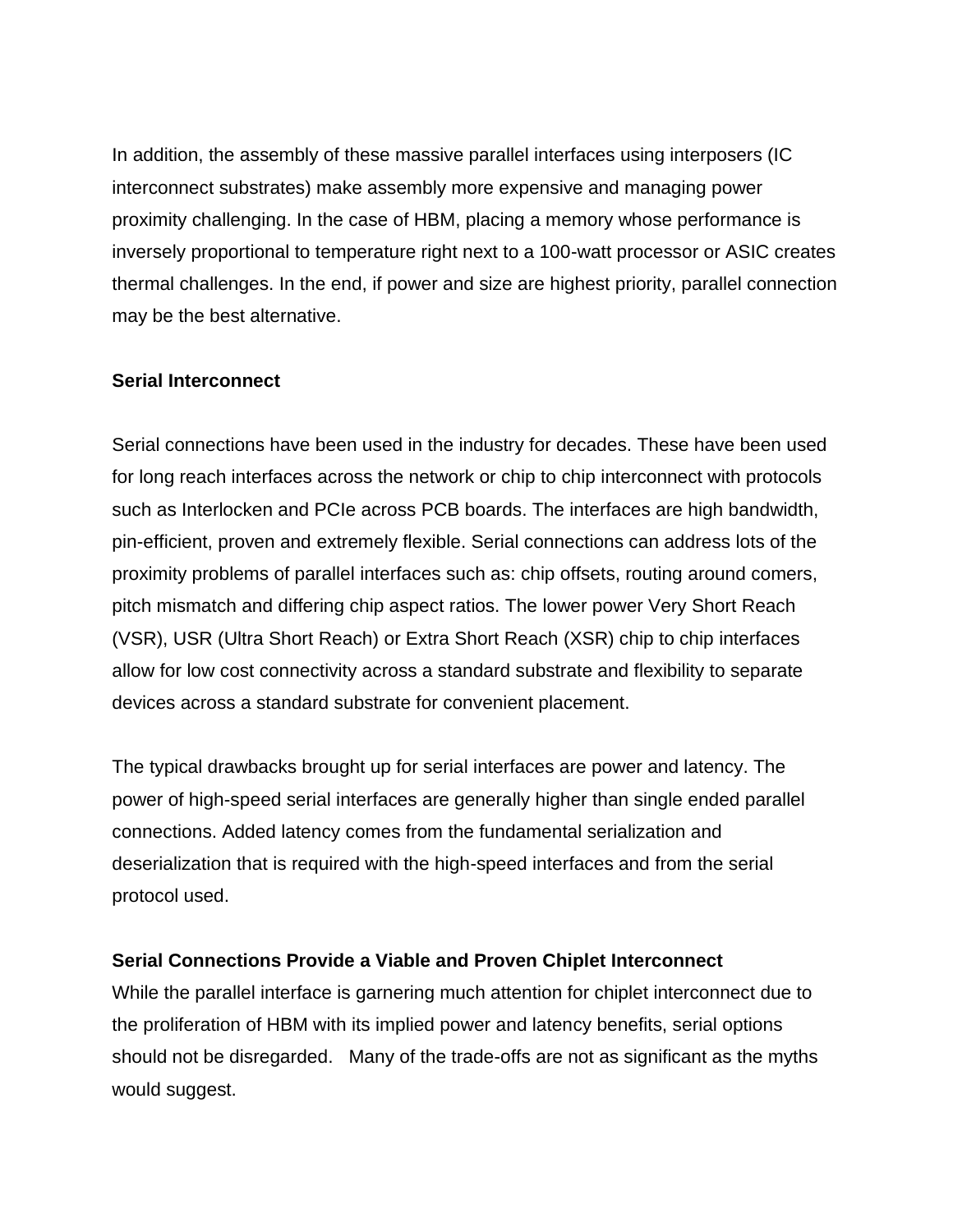Bandwidth density and power are a big component of discussion. Power fundamentally comes down to voltage swing, parasitic capacitance and frequency with voltage swing playing an exponential contributing role ( $V^2$  x C x Freq). Every signaling whether it is single ended as in parallel busses or differential as in SerDes must follow this rule. New standards for serial interfaces like USR and XSR trade voltage swing for distance. The 28G SerDes interfaces on the MoSys bandwidth engine consume less than 5-10% of the total chip power and this includes provisions for connectivity over mezzanine cards. The power could be reduced significantly by making the trade-off above. Another example of low power SerDes chip to chip interconnect is: [Achronix shows possible](https://www.achronix.com/product/speedchip/)  [chiplet solutions using SerDes.](https://www.achronix.com/product/speedchip/)

Serialization also need not add a lot of latency when using 8 to 1 muxing such as in DRAM. For example, MoSys products incorporate a CEI-25G SerDes where the total Tx + RX including deskew latency is under 3ns. This is well within the goal of [ODSA/DARPA.](https://www.techdesignforums.com/wp-content/uploads/2019/04/odsa-darpa-fom-950x907.png) In addition, protocol latency should not be disregarded. It can also be reduced significantly. In memory products such as the MoSys Bandwidth Engine, latency is critical. The MoSys [Gigachip Interface](https://mosys.com/technology/gigachip-interface/) protocol provides nearly an order of magnitude lower latency than other serial protocols to help minimize latency. By combining both the SerDes and protocol latency reductions, the latency penalty of serialization can be reduced significantly.



The serial interface designed for the MoSys Bandwidth Engine family encompasses the critical power and latency attributes for a chiplet. The only real difference today is that the Bandwidth Engine devices are delivered on substrate material instead of a die.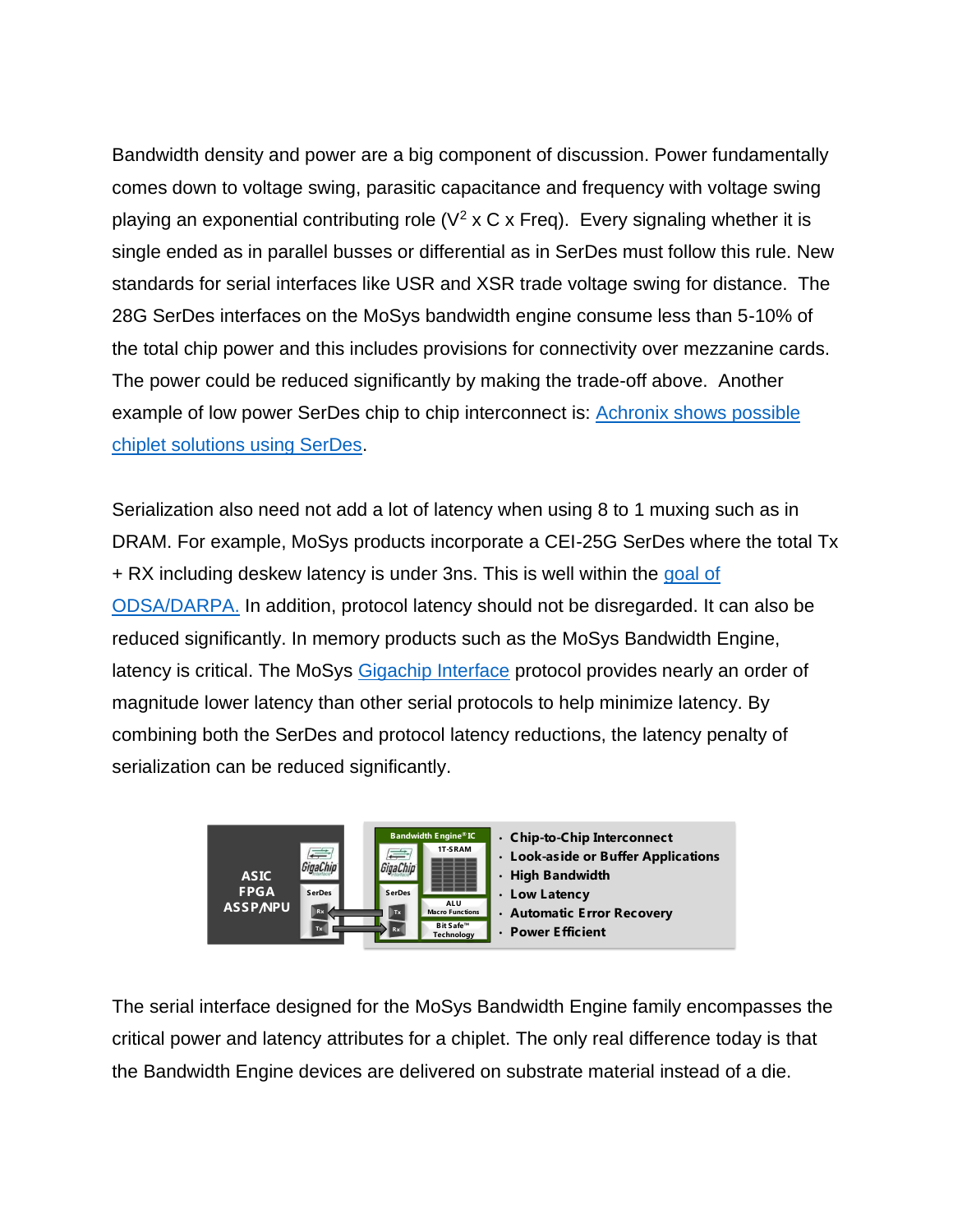#### **What Serial Protocol is best - NRZ, PAM4 or other?**

The current trend for high speed physical layer devices (PHYs) is to use PAM4 signaling when higher rates and longer reach are needed. Networking standards which tend to drive PHY standardization have primarily transitioned to PAM4 at 50Gbps to enable higher data throughput, as PAM4 can deliver twice the bit rate for a given baud rate vs traditional NRZ. But it is also more complex and higher power and more likely to require forward error correction and complex DSP functions to maintain acceptable bit error rates. Forward Error Correction, if required, introduces asynchronous latency that can be as high as hundreds of ns. That kind of additional latency is likely that make performance sensitive chiplet interfaces intractable. NRZ provides the lowest power, lowest latency serial interface option for the short reaches (in tens of mm or less) used for chiplets. Other non-standard options such as the Chord signaling from Kandou may use a mix of NRZ and signaling techniques.

A key benefit for using the PAM4 interface is that it is needed for the long reach high bandwidth interconnects. Many members of the industry would prefer to consolidate PHY efforts towards a single protocol type, but it is unlikely one interface will efficiently serve all these applications. In general, an industry standard NRZ interface is the ideal option for serial chip to chip interconnect until the total bandwidth per pin mandates the use of more complex signaling options. NRZ provides the lowest latency and lowest power. With silicon examples of 56G and 112G NRZ already shown for short reach, it could be quite some time before a more complex PAM4 interface would be required.

## **Conclusion**

Making a choice for Chiplet interconnect is not obvious and the number of different options currently in use, proposed as part of the standards process and in discussions at ODSA tell us that. While there is much excitement around parallel interfaces, serial technology provides a proven, scalable and flexible interface that allows for low cost